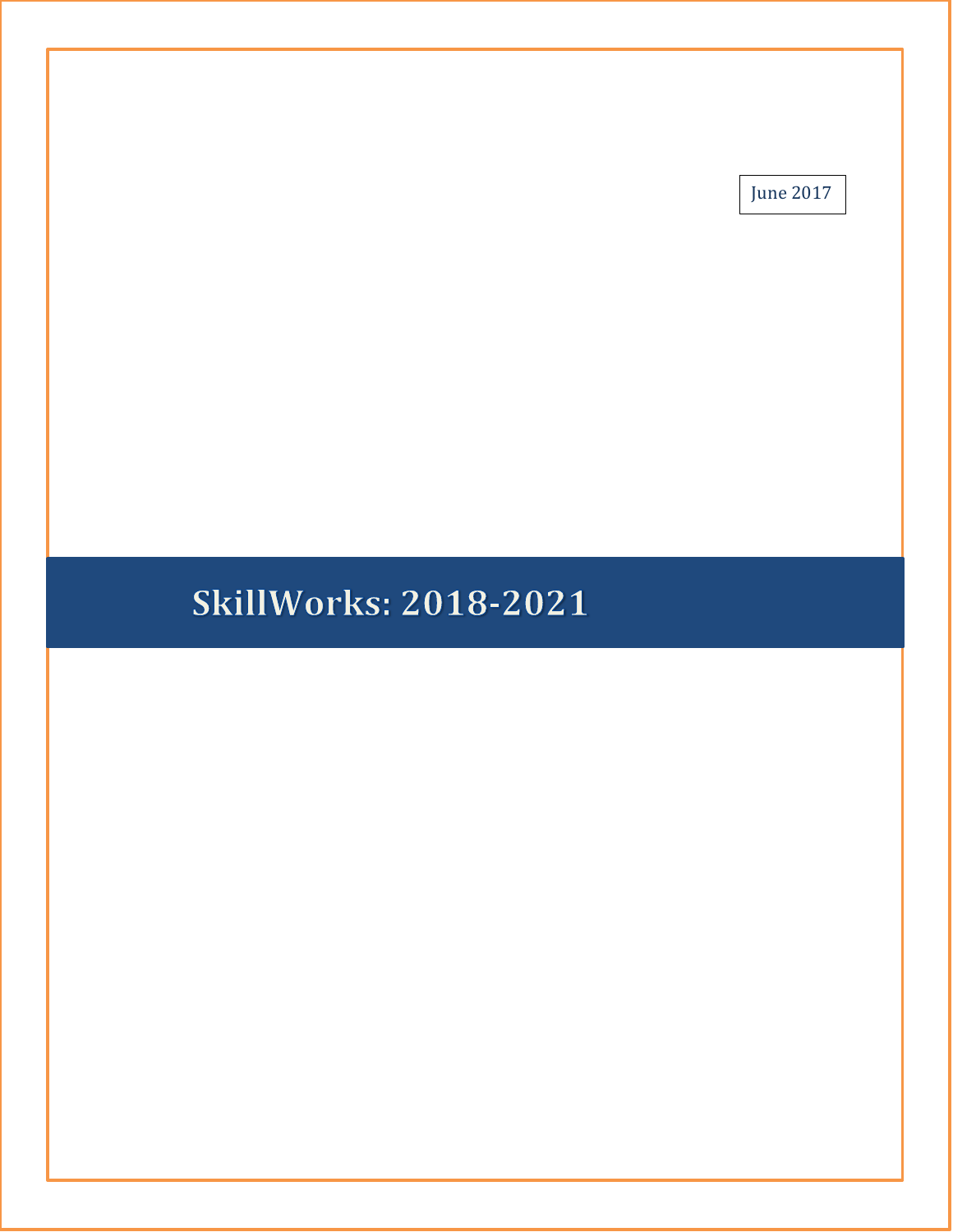#### **A LOOK AHEAD**

This document is a statement of SkillWorks' core values and strategies, which we have held as important ingredients to serve our dual mission to create greater access to good jobs for lowincome jobseekers and workers through high quality, sector-based training, while simultaneously developing a qualified and diverse talent pipeline for employers. As a nationally recognized workforce funder collaborative, we have spent more than a decade developing evidence-based strategies for training and employment that have linked thousands of people and hundreds of employers to help close the persistent skills and opportunity gaps in our region.

SkillWorks has been a consummate mainstay for the past 14 years, acting as an innovative funder and partner while influencing the policies and practices of dozens of organizations in the region. As the pendulum of the economy has made dramatic shifts from periods of high unemployment to today's tight labor market, SkillWorks has applied its practice, knowledge and experience to respond as a nimble tool in support of our region's workforce needs. As we consider our role for the four years ahead, we will continue to sustain our values and act as a *dynamic partner* to aligned funders, intermediaries, organizations and employers, *innovative platform* to link talent to employers, *responsive driver* for diversity and inclusion, and *strategic shaper* of policy and practice.

#### **VISION AND VALUES**

SkillWorks' vision is to help to make Boston a place where every resident has an opportunity to thrive by making a good living and where employers have access to a diverse, well-trained, and qualified talent pool. We support that vision with a set of values that we believe shape and sustain our work.

- *-We are employer centric in order to ensure we are a nimble tool for employers.*
- *-We believe diversity and inclusion are critical to business success.*
- *-We believe a "good job" means wages at or greater than a living wage, access to benefits, strong supervisor training for frontline workers to support retention and advancement, access to professional development and training for employees, and opportunity to advance in a career.*
- *-We support coaching to help jobseekers persist and complete training and retain good jobs.*
- *-We believe the first job is not the last, and individuals need greater opportunity to advance into higher skilled, better paying jobs through incumbent worker investment.*
- *-We support career pathways to good jobs and family sustaining wages*
- *-We create a culture of high expectations among all stakeholders.*
- *-We believe work readiness and career navigation should be integrated early and often in training and education to better prepare the workforce to meet employer needs.*

#### **ORGANIZATIONAL HISTORY**

Established in 2003, SkillWorks is a nationally recognized funder collaborative that has impacted the lives thousands of low-income jobseekers and low-wage workers and has created a pipeline of talent for the region's highest demand businesses and industry including more than 100 employers seeking qualified employees for jobs in healthcare, biotech, construction, financial services, hospitality, green jobs, and most recently, IT/Technology. Hosted by the Boston Foundation, SkillWorks acts as a workforce intermediary that pools funding from public, private and corporate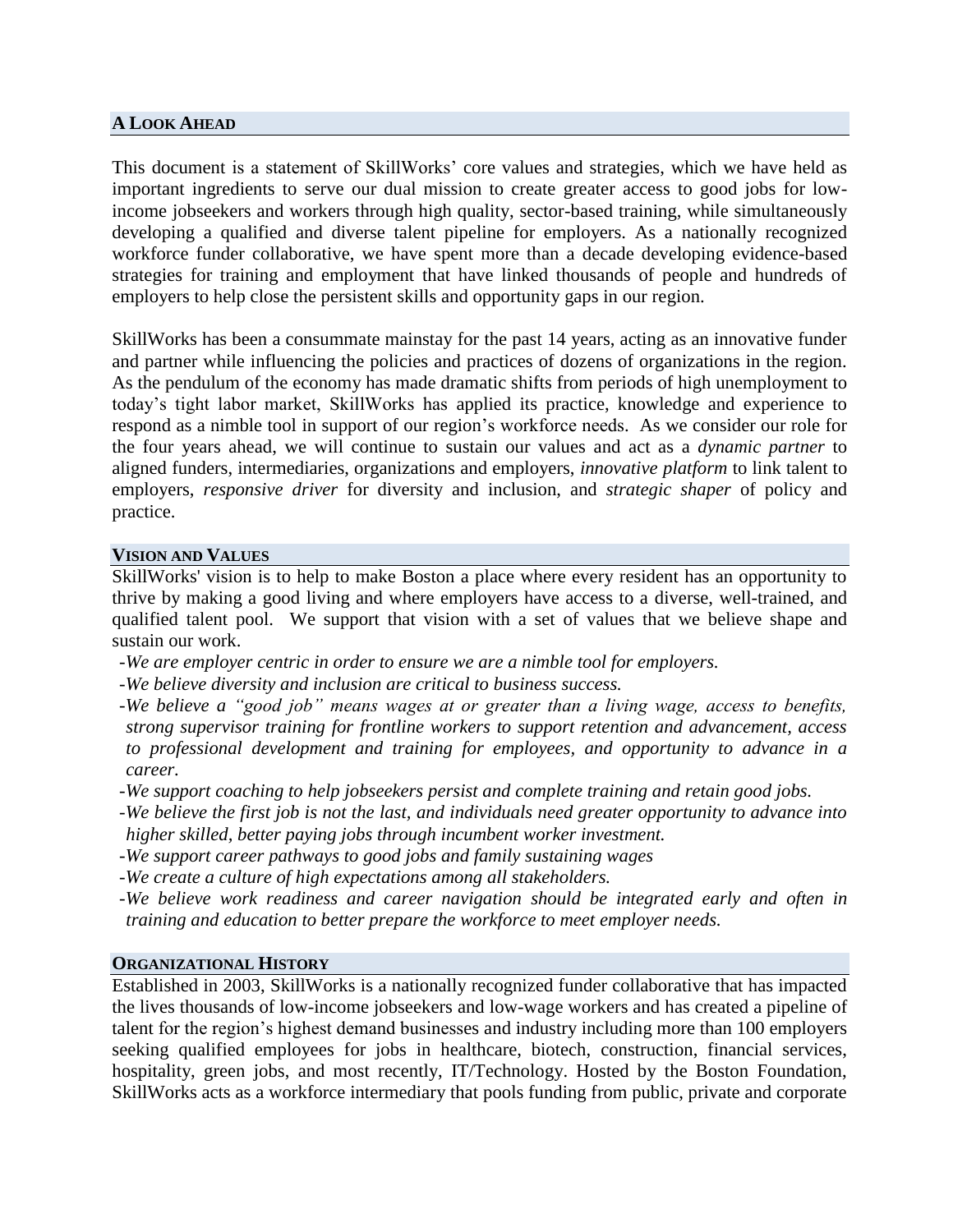philanthropy to create a flexible set of resources that we can steer towards innovative solutions across community based organizations, vocational training, community colleges and employers.

### **SKILLWORKS HISTORY OF SUCCESS**

SkillWorks and our partners have trained, placed and supported over 6000 job seekers and incumbent workers since inception, including nearly 1,700, since the beginning of Phase III (Jan 2014). SkillWorks has also increased the number and capacity of dozens of workforce partnerships, and advocated for more than \$100M in workforce resources locally, statewide and nationally. Since the beginning of Phase III in 2014, SkillWorks can report that through our investments in sector-based workforce training programs, and postsecondary and career readiness initiatives, we have served over 1,700 individuals, including jobseekers, incumbent workers and youth and young adults. Within our workforce training programs, between 1/1/2014-12/31/2016: 80% of jobseekers enrolled have completed training; of those completing 68% have been placed in jobs; of those placed in jobs 95% are still employed, and 21% of jobseekers got wage increases or a second job after completing training. During the same period, incumbent worker outcomes are as follows: 81% have completed training, 68% of those who completed training and/or coaching obtained a raise or new job, and of all incumbent workers enrolled 98% are still employed.

## **VALUE PROPOSITION**

After more than a decade of work, SkillWorks has a proven track record and a set of differentiating assets that we can leverage to add value and fill the gaps in the workforce system.

• *Systems Change.* SkillWorks approach to system change has sought to change how practitioners and policymakers think about the boundaries of the workforce system through expanding employer involvement; making connections between higher education, particularly community colleges, and the workforce development system; and thinking about the ABE/ESOL programs and investments as part of the continuum of services needed in an effective workforce system. In addition, SkillWorks has sought to change relationships between major stakeholders in the workforce system as well as to change the perspectives of those operating within the system.

• *Convening power.* SkillWorks has strong relationships with partners that are deeply embedded in the communities they serve, community colleges and other educational institutions, employers, career and technical schools, policy advocacy groups, government agencies, philanthropy, policymakers and other key stakeholders in this field. SkillWorks' deep experience and expertise as a workforce development convener is evidenced through our investments in and coordination support of the Boston Healthcare Careers Consortium, our new IT/Tech employer consortium known as *TechHire Boston*, and a planned hospitality employer consortium, as well as our regular grantee convenings, coaches group meetings, and various other convenings, forums, and meetings that facilitate networking and discussion, partnership, best practice and knowledge sharing, capacity building, and other positive outcomes. We have also been deeply involved with our policy advocacy partners to convene legislators and government officials around workforce issues and needs demonstrated by successfully advocating for more than \$100M in state workforce training funds. We are well positioned to leverage this experience and expertise to continue acting as a central point of connection and contact between various stakeholders to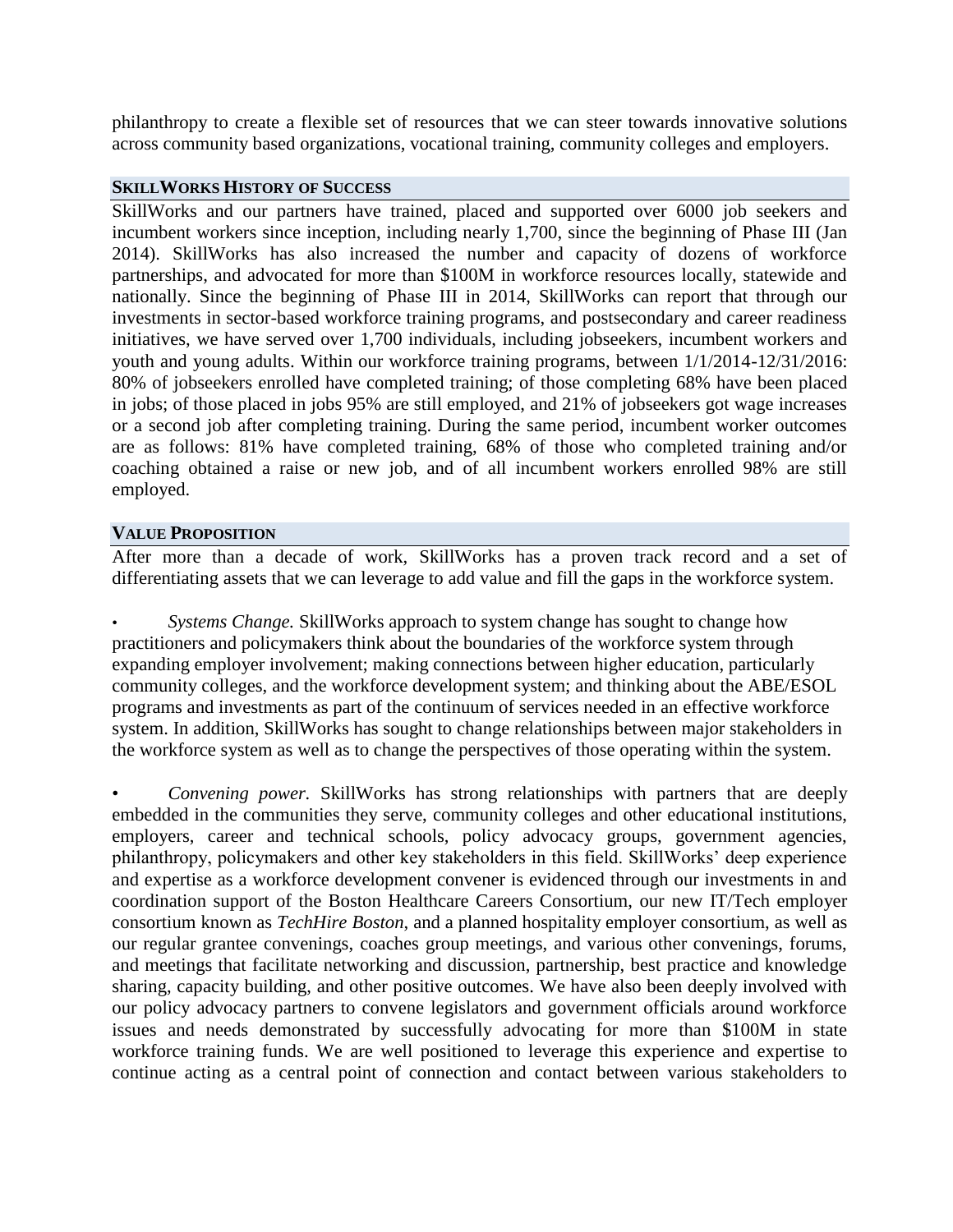facilitate increased and aligned resources, best practice sharing, and employment brokerage between providers and employers.

• *Flexible funding to test innovation*. SkillWorks is in the unique position as a funder collaborative with access to pooled funding from a variety of funding sources across local and national philanthropy, local government, and corporations. SkillWorks is able to combine and direct these funds toward programs, interventions, curricula, etc. as identified by leadership and approved by our group of highly engaged and issue-oriented funders. Whereas other funders, especially government agencies and others that allocate public dollars must comply with many restrictive and prescriptive regulations, SkillWorks' pool of funds its much less restricted, and can thus be used to pilot and expand innovative programs, interventions, practices, etc. – a key piece of our investment strategy. This opportune position allows us to be a valuable learning lab, as we will then share and elevate the results and outcomes from successful investments to motivate increased investment in what works.

• *Reputation as a provider of quality assurance*. SkillWorks is known in the field of workforce development as investing in and scaling impactful, high quality and high performing programs and initiatives. SkillWorks will build upon the experience and expertise we have already developed in the workforce development field as a whole, expanding and replicating our trusted quality assurance through rigorous research, due diligence and evaluation.

#### **CREATING A NIMBLE RESPONSE TO REGIONAL NEEDS IN TODAY'S ECONOMY**

To be successful, SkillWorks must act as flexible and responsive economic solution to workforce and employer needs in real time. Today, the Boston region is enjoying a remarkable resurgence from the Great Recession marked by a 3.4% unemployment rate, 60,000 jobs added in three years, new corporate headquarters, 6.5 Billion dollars in new development in the pipeline and 30,000 new residents since 2014. By most measures, Boston is an economic engine affording many people a chance to live and work. However, all residents do not meet that standard of living and working. In fact, in 2016, Boston was identified as the number one city with the greatest income disparity among the largest U.S. cities.<sup>1</sup> The income gap shows that in Boston 30.1% of residents hold a bachelor's degree, with a median income of \$52,000, as compared to 20.4% of residents with only a High School Degree or Equivalent who have a median income of \$29,000. The same report also pointed to the disproportionate share of non-degreed workers in low wage jobs. Crittenden Women's Union's Economic Independence Index indicates the average income needed to meet a household's basic expenses in Boston is at \$61,618 per year for a family of one adult, one preschooler and one school-aged child. More than half of Boston's residents earn less than \$35,000 annually. The income gap will threaten to persist and grow if we do not increase access to training and education for low income workers competing with the 62% of Boston's workforce who commute from outside the City<sup>2</sup> and for the more than 70% of jobs that will require a post-secondary credential by  $2020^3$ .

At the same time as our economy continues its resurgence, employers are still experiencing difficulties finding qualified talent. The Massachusetts Business Alliance for Education released a

 $\overline{a}$ 

<sup>&</sup>lt;sup>1</sup> Alan Berube, Natalie Holmes, *City and metropolitan inequality on the rise, driven by declining incomes (Brookings 2016)* 

<sup>&</sup>lt;sup>2</sup> Boston Redevelopment Authority, *Boston's Workforce: An Assessment of Labor Market Outcomes and Opportunities (March 2015)* p20.

<sup>&</sup>lt;sup>3</sup> Anthony Carnevale, *Recovery: Job Growth and Education Requirements through 2020*, (Georgetown Center on Education and the Workforce, 2013).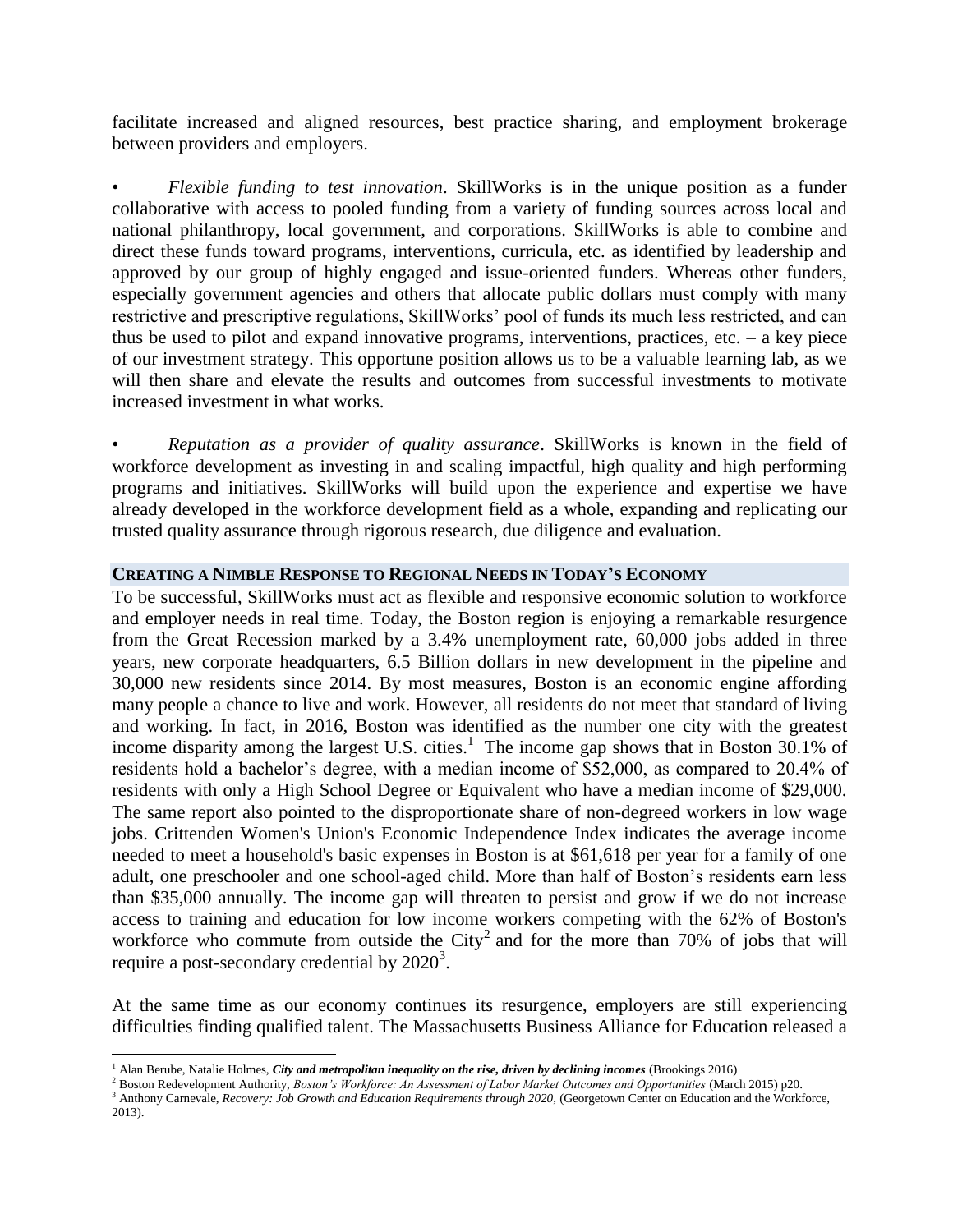November 2016 employer survey that indicates 75% of employers are having difficulty finding talent. This statistic is up from 69% in 2013. Many of Boston's highest demand and growth sectors such as healthcare, hospitality and IT/Tech are experiencing this pain. According to an index published by the MA High Technology Council, MA ranks as the most difficult state in the country to hire tech workers, along with Maryland and Virginia.<sup>4</sup> According to a 2014 report, 36% of top C-level company leaders in MA reported that challenges with talent acquisition and retention was the top barrier to company growth, and 76% of those leaders reported that talent challenges were among the top three barriers to growth.<sup>5</sup> Furthermore, the IT/Tech industry in the Boston region is incredibly homogenous with only 3% Black and 5% Hispanic workers represented.<sup>6</sup> The Food and Accommodation Industry is also booming as Boston's 5<sup>th</sup> largest sector employing 8.2% (nearly 58,000) of Boston's workforce. In Boston proper alone, more than 35 hotels are in either the design, construction or completion phase projecting demand for new workers between 3000-4000 in the next five years, in addition to the 1500 retirements projected for the same time period. Lastly, in healthcare, organizations like the Boston Healthcare Careers Consortium and the Mass Senior Care Network are reporting wide vacancies from certified nursing assistants to registered nurses, and further note the lack of diversity among register nurses and enrolled nursing students in 4-year programs therefore making career pathways an even more important strategy for SkillWorks to invest.

SkillWorks intends to target our region's skill gaps and systemic challenges by expanding employer engagement in healthcare, information technology /technology, and hospitality in order to aggregate better labor market intelligence to inform training programs, focus on career awareness and workforce readiness integrated with career pathways so youth and young adults are exposed earlier to career options and credential requirements, diversifying pipelines through internship models for youth and young adults to expose employers to non-traditional talent pools, and leverage retention and succession planning needs of employers by promoting job quality, upskilling and career advancement strategies.

#### **TARGET POPULATION**

l

SkillWorks' mission is to create opportunities toward economic sufficiency for low-income workers and meet employer needs for high demand occupations. To that end, we will focus our investments on populations that require deeper supports to bolster their advancement opportunities including integrating skills training with basic skills and English language proficiency for job skills, industry relevant skills training and education, job coaching, and employment retention and advancement. Priority populations are further defined below and also include maintaining SkillWorks' commitment to investment in workforce training programs that benefit people whose financial resources are below 80% of the area median income in greater Boston area.<sup>7</sup>

<sup>4</sup>Dodge, John. "The War for Tech Talent Escalates." The Boston Globe, February 19, 2016.

<sup>5</sup> Massachusetts Technology Leadership Council, The Truth Behind the Talent Crisis. 2014.

<sup>6</sup> Shirely Leung, *Tech firms have a lot to do to fix diversity* (Boston Globe, 2016)

<sup>7</sup> Average family Area Median Income (AMI) for the Boston Metropolitan Area is \$98,100 as of FY16. 80% of AMI would be \$65,450 for a family of three.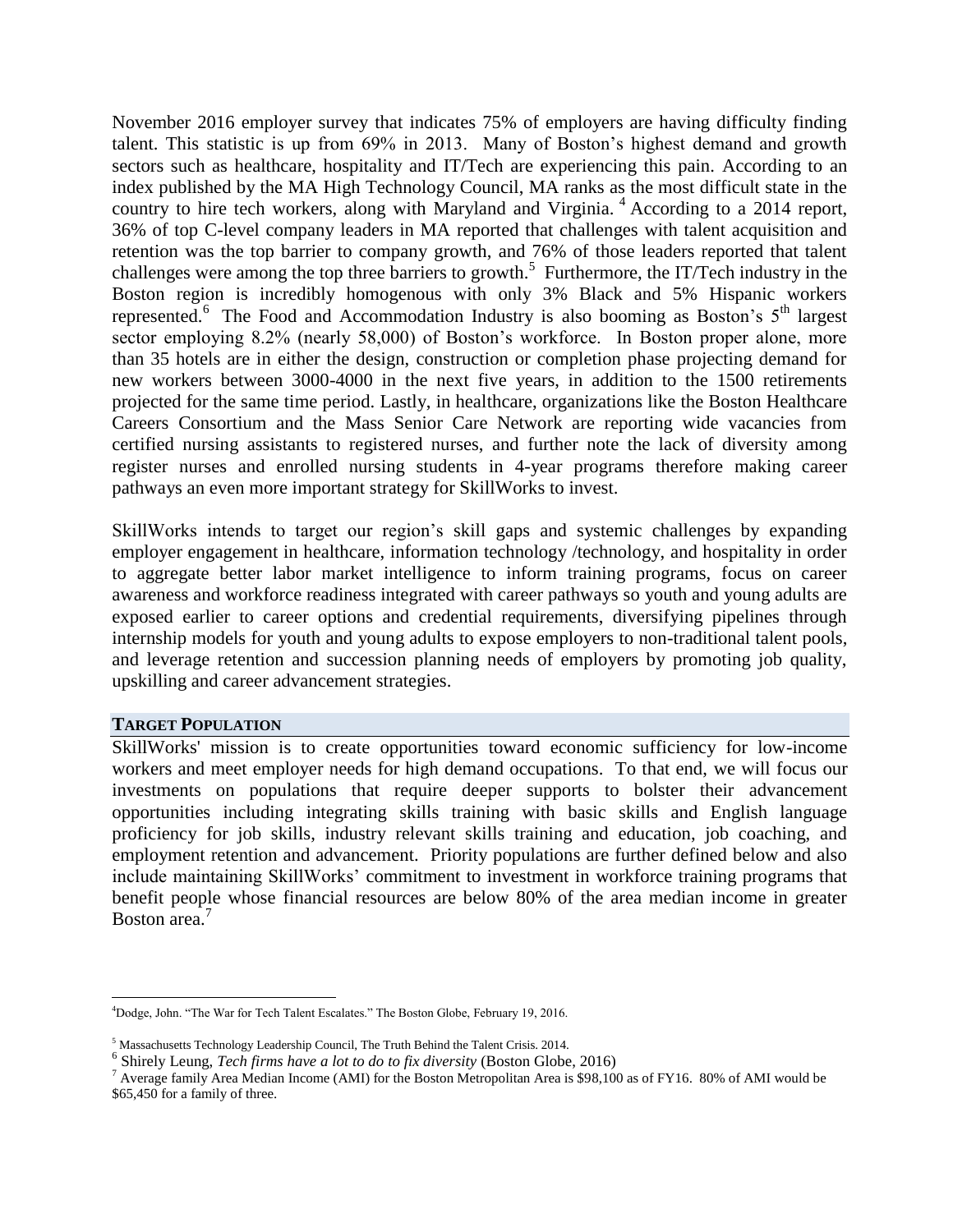**Under and unemployed jobseekers:** The unemployed in the Boston Metro region are disproportionately younger and lower-skilled, with nearly 50% of individuals only attaining a high school diploma or less. While the unemployment rate has declined rapidly during recovery, there is also an under or uncounted percentage of people who are underemployed. Coupled with those who are unemployed, we are face with approximately 10% of our prospective labor force requiring new and better skills to compete in the job market.

**Immigrants and refugees:** Boston has the seventh highest share of foreign-born residents among the 25 largest cities in the United States. According to the 2014 American Community Survey, Boston's foreign-born population stood at 177,461, an increase of over 17 percent from 2000. It can also be said that the region's growth is largely attributed to our immigrant population, which represented a 3.1% annual growth rate between 2008-2010. While foreign-born have contributed to the overall growth of the region, they also face considerable barriers to entering the workforce including limited English language skills and lower levels of educational attainment and they are generally over represented in sectors with lower wages resulting in lower income levels as compared to their native-born peers making it more of an imperative to engage, train and harness the economic potential of this growing population.

**Youth and Young Adults:** Low-income youth and young adults continue to face multiple barriers to access college and career opportunities. Boston's youth face a near 30% unemployment rate. There are currently 9,000 so-called "opportunity youth" in Boston who are disconnected from both work and school representing 7.5% of the population of residents age 16-24. Of those 9,000, 83% are 20-24 years old and most (63%) have a high school credential or equivalent and are predominantly Black or Hispanic. Career and Technical Education should also play an important role in the city's workforce development strategy. However, students enrolled in CTE programs comprise only 5% of Boston's enrolled high school students creating a very narrow pipeline of students who are ready for work upon high school graduation.

## **GOALS**

SkillWorks' goals are meant to better connect talent to opportunity and employers to talent by:

**1.Strengthening the link between employers, training and education providers and jobseekers to create strong networks in support of high demand, good-job occupations.** Our objective in the next four years is to streamline our industry focus and invest in and shape three Industry Consortia in Healthcare, IT/Technology and Hospitality-all high growth and demand sectors in Boston. The consortia are/will be led by champion employers to influence training program inputs and outcomes, support internships for career exposure and learning, and improve employment and hiring practices with a focus on job quality, diversity and hiring and advancement strategies to improve recruiting and retention.

**2.Supporting workforce partnerships that serve our priority populations through multiple pathways to training, education and good jobs in healthcare, IT/Tech and Hospitality**. The objective is to serve annually 300-400 youth, jobseekers and incumbent workers seeking to improve their chances for economic mobility by navigating "best-fit" career options, training for relevant skills, and increasing the likelihood that they will earn placement in a good paying job with opportunities for career advancement.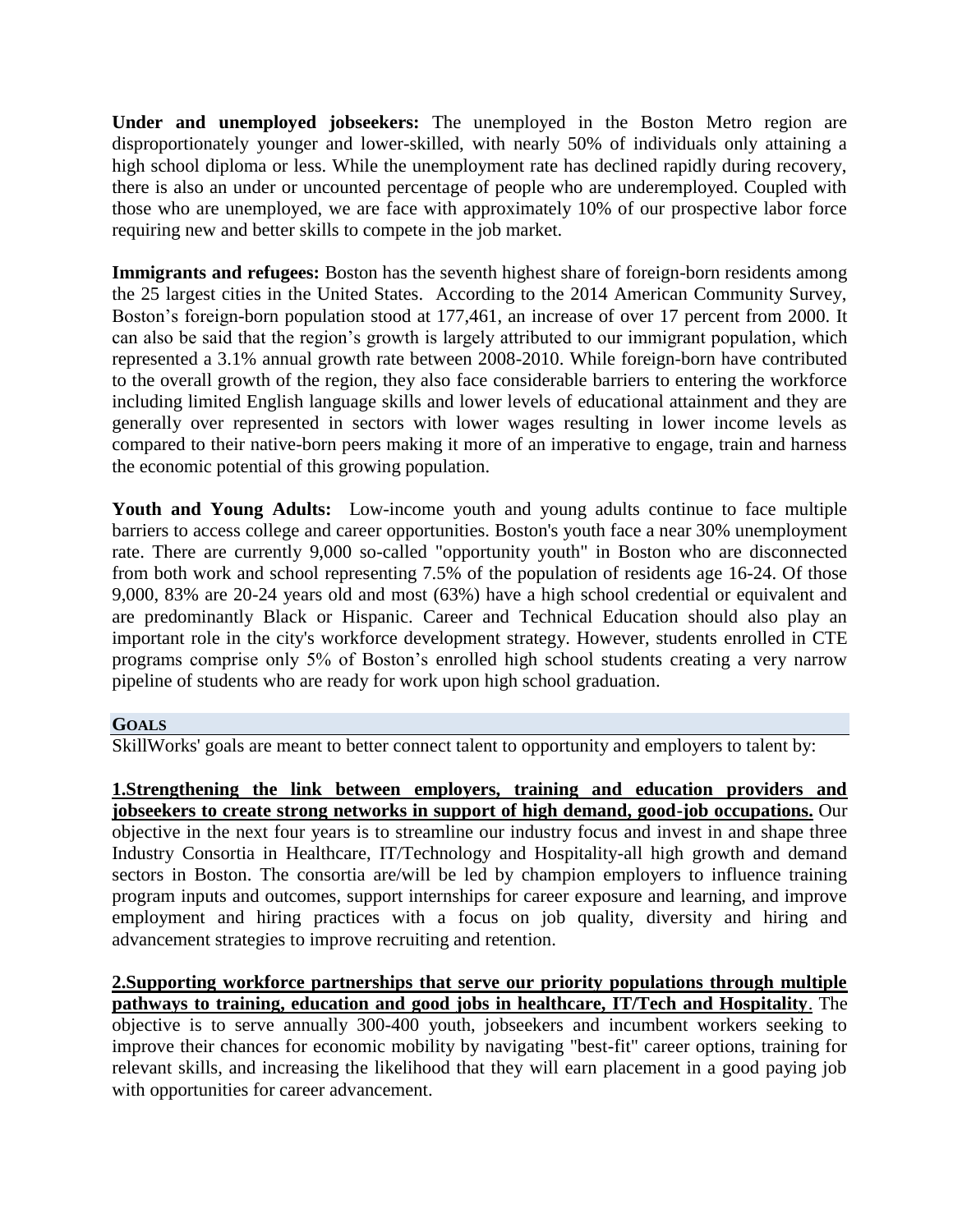#### **SKILLWORKS STRATEGIES**

Over the next four years, SkillWorks plan is to support interrelated components to achieve its overall goal of sustained improvement to the workforce development system:

**Industry Consortia:** Led by employers, these consortia create effective conduits for labor market intelligence that influence program development at our local community based organizations, community colleges and technical education programs. They are also keys to sharing employment practices and hiring strategies among employer stakeholders and act as strong connections to broker hiring between jobseekers and employers.

**Workforce Partnerships** are sector specific training and education programs led by training and education partners to meet employer needs, provide skills training, and broker job placement and career advancement services for low-income adults and youth.

**Leadership and Community Building** efforts support the training, coaching and referral infrastructure among Workforce Partnerships and other workforce development providers to help manage partnerships, implement promising practices, create new programs and services and connect with employers.

Public Policy and Practice efforts to help raise the visibility of the workforce development system in Massachusetts and its critical role in helping workers and employers while working to sustain and increase state funding for workforce training.

**Work Readiness and Contextualized Work Experience.** Expand our portfolio to include more youth and young adults as an upstream strategy to mitigate consistent work readiness challenges that vex employers. Focus areas include supporting *Work Readiness and Career Navigation* through internships and work based learning, *Employer Engagement and Education* through stronger connections to our industry consortia, and *Coaching for Career Success* from the point of assessment through employment/postsecondary education and retention and completion*.*

## **FOUR YEAR METRICS**

In order to measure whether we are closing the skills gap for employers and increasing economic self-sufficiency for the low-income jobseekers and low-wage workers we are serving, SkillWorks will closely monitor the following outcomes of each investment:

| <b>Under and Unemployed Worker Metric: 1000</b>                          | 4-Year Goal |
|--------------------------------------------------------------------------|-------------|
| % Job seekers enrolled will complete training                            | 75%         |
| % Training completers will be placed in jobs                             | 75%         |
| % Placed will achieve 6-month job retention                              | 85%         |
| % Placed will achieve 12-month job retention                             | 70%         |
| % Will earn wages higher than Boston's living wage                       | 85%         |
| % Incumbent workers will get additional coaching and training to advance | 35%         |
| % Incumbent workers obtain wage increases                                | 60%         |
| % Incumbent workers will obtain promotions                               | 50%         |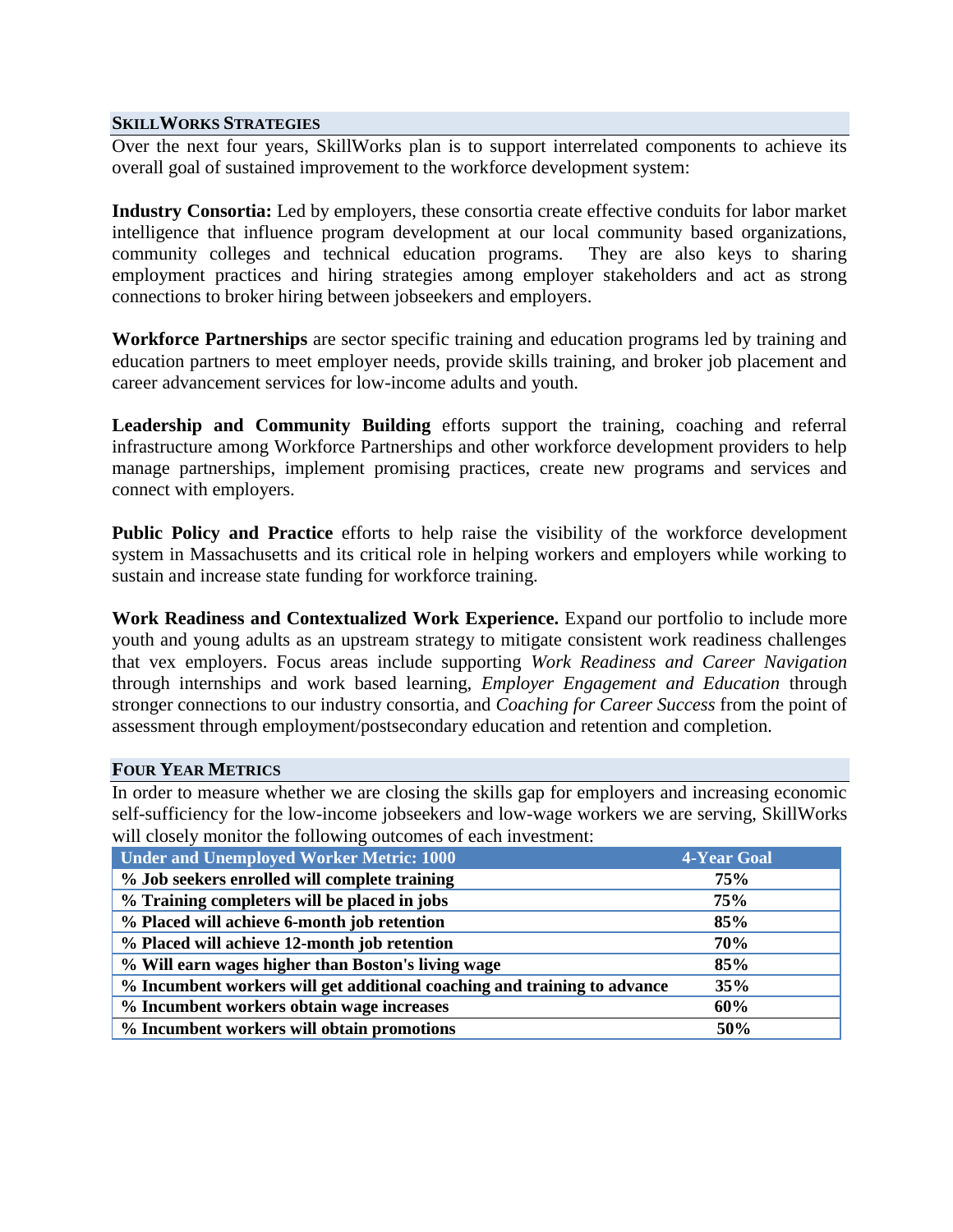| <b>Youth and Young Adult Metrics</b>                                                                                                 | 4-Year Goal |
|--------------------------------------------------------------------------------------------------------------------------------------|-------------|
| # High school, community college, opportunity youth in IT/Tech specific<br>internships                                               | 400         |
| % of IT/Tech internships represented by diverse candidates                                                                           | 90%         |
| # Enrolled high school and opportunity youth in Work Readiness and/or<br><b>Career Navigation Programming through Signal Success</b> | 400         |
| % Completing Work Readiness and Career Navigation Programming                                                                        | 70%         |
| % Achieving Soft Skill Gain/Work Readiness                                                                                           | 85%         |
| % Placed in Summer Job, Internship, or other Work Experience                                                                         | 75%         |
| % Enrolling in Industry-Related Training Program                                                                                     | 30%         |
| % Enrolling in Postsecondary Education                                                                                               | 55%         |

In addition, SkillWorks plans to increase the number of employers engaged in our Industry Consortia over the next two years including maintaining our current Healthcare Careers Consortium comprised of 40 acute care, home health, community health centers and long term care facilities, expanding our new IT/Tech Consortia from 15 CIOs from cross sector businesses to 35 CIOs, managers and HR managers from small, medium and large IT and Tech firms, and will add at least 15 new employers from the hospitality sectors via a new Hospitality Consortium to be launched in 2017.

# **PROJECT MANAGEMENT AND GOVERNANCE**

SkillWorks is governed by the Funders Group, which is comprised of representatives from the active funders in the initiative. Each funder chooses a representative who serves on the general Funders Group and is entitled to one vote on policy or funding decisions, regardless of the size of its commitment to SkillWorks. The Funders Group meets four times per year. Two key conveners and funders for SkillWorks are its founders, The Boston Foundation (TBF) and the City of Boston. They are represented on the Funders Group by:

- TBF Vice President of Programs and TBF Director of Jobs and Economic Development.
- Executive Director of the Mayor's Office of Workforce Development

*The Boston Foundation acts as SkillWorks fiscal agent and host.* 

# *Key Staff/Consultants*

- **Executive Director** of SkillWorks reports to the Funder Collaborative.
- **Program Associate** for SkillWorks reports to the Executive Director.
- **Mount Auburn Associates** is SkillWorks' evaluator.
- **Economic Advancement Research Institute,** led by Phil Jordan, VP of BW Research and the Economic Advancement Research Institute is a labor market economist and SkillWorks' consultant for labor market research in the IT/Tech sector.